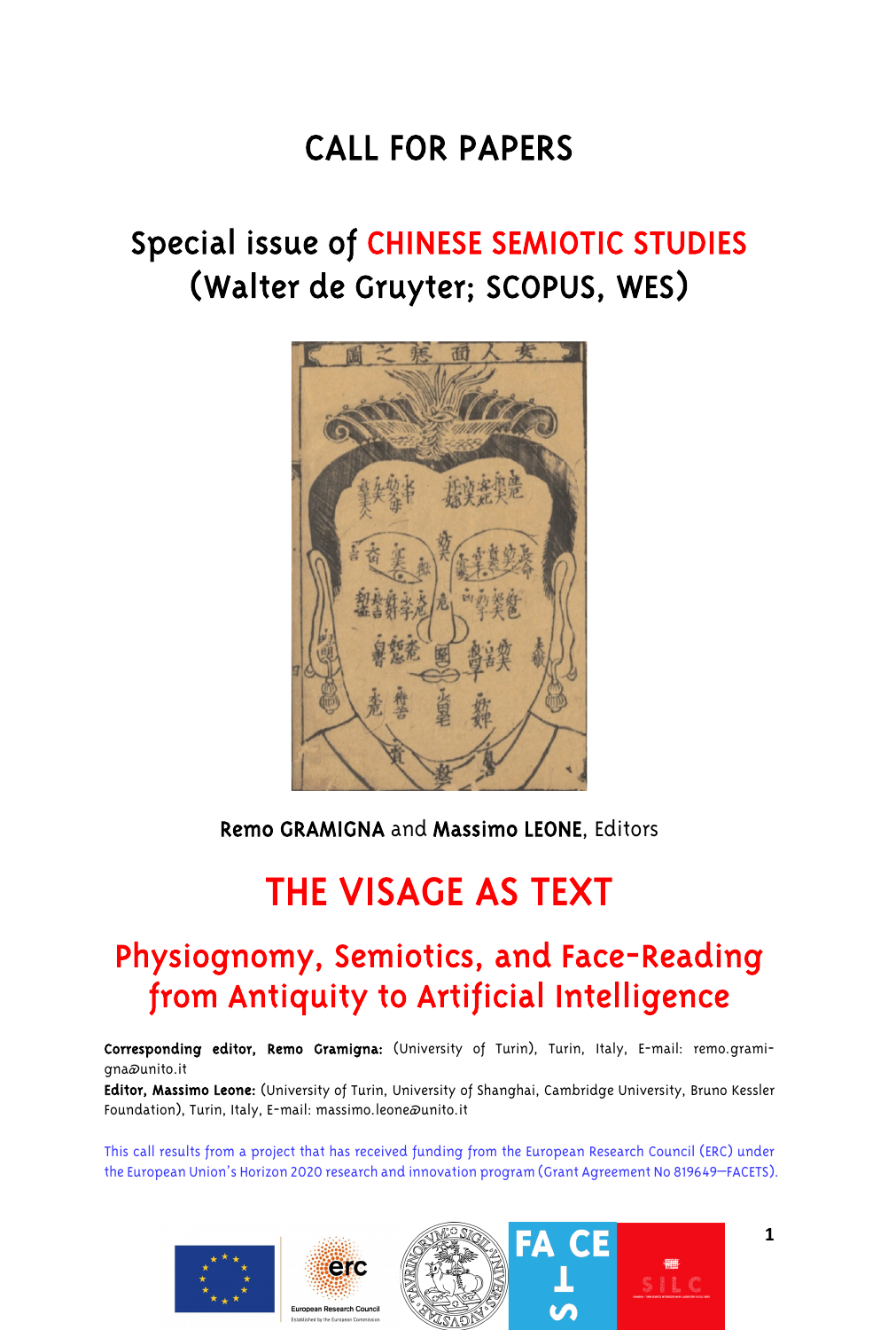#### 1. Limits and value of physiognomy

The fascination with the study of the human face is constant in the history of humanity. Whilst the face is a visible element of the anatomy and appearance of the human species, it remains a quite enigmatic subject and very difficult to fathom. From ancient treatises on physiognomy to the introduction of automated face detection (Kosinki 2021) and AI face recognition systems in modern-day "cultures of surveillance" (Gates 2011), the face remains a subject of profound interest that cuts across a fan of disciplines, from evolutionary biology to artificial intelligence.

Indeed, faces communicate. They always tell a story for they are the visible core of people's identity, unless they are masked or disguised (Gramigna 2020). The human face is the signifier par excellence (Ruesch 1959), a message board (Birdwgistell 1970), and an advertisement to the world (Thorek 1946). As research conducted in cognitive psychology and neuroscience has shown, the face is a broadcast screen onto which a multilayered array of facial stimuli is elicited and constantly monitored by others in real life settings. Information such as identity, gender, age, skin pigmentation, basic emotions, and intentions is inferred, guessed, and 'read' from faces. Charles Darwin (1872) held that facial expressions in humans have something in common with other animals. Later thinkers sought to identify a possible grammar of emotions through the study of facial expressions and the semiotics of human passions (Le Brun 1992).

The history of semiotics and the history of physiognomy are interwoven. Since antiquity, medical semiotics (Sebeok 1972) as well as physiognomy of different traditions have identified the human face as a significant subject of interest. Indeed, there is plenty of historical evidence showing that 'signs of the face', so to speak, were treated and interpreted as symptoms of certain diseases, as epitomized in Hippocrates.

The lynchpin of ancient physiognomy is predicated upon the idea that there exists the ability to identify the soul and the heart of an individual based on the shape and the nature of the human body and, especially, the face. This idea was later taken up and epitomized in the theory detailed in Johann Kaspar Lavater's physiognomy, who defined it as the ability to recognize, from the outer appearance of humans, their inner characteristics. Thus, the physiognomic approach is often based on deductive reasoning for it posits that people's internal make-up  $-$  one's soul, character, personality, and disposition  $-$  can be inferred from the exterior attributes.  $14^{\text{th}}$ - and  $15^{\text{th}}$ -century European physiognomy was widely accepted as part of a vast network of pseudo- and para-sciences that encompassed magical, esoteric, astrological, alchemical, chiromantic, and divinatory approaches.

Physiognomy as a system of face-reading was influential in Western and Middle-Eastern cultures (it suffices to mention the works of Razès), but it was not limited to these areas. Indeed, the practice of reading the body as a fortune-telling practice is prominent in the texts of Ming China, which feature a profound philosophy of the body and a

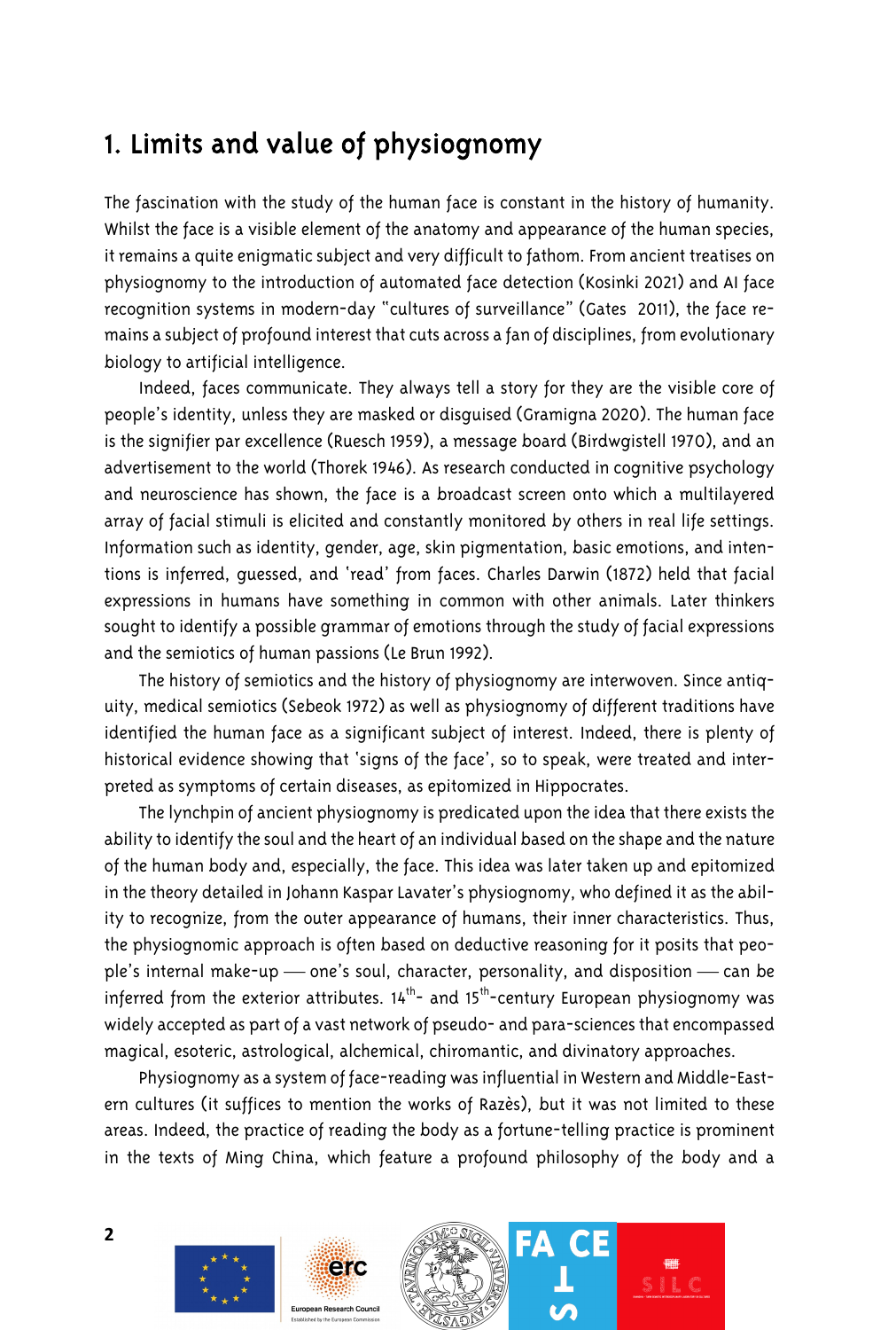sophisticated physiognomic system: xiangshu (Wang 2020). Ancient Chinese physiognomy was part of a larger field of knowledge — "somatomancy" — that sought to predict the future through reading the body (Leone 2019). Moreover, face reading is used in traditional Chinese medicine too.

Physiognomy has never achieved a scientific status; today, the "physiognomic paradigm" (Gurisatti 2006) has lost the central position it had in the past. It is, however, important to recognize that ancient practices of deciphering and reading faces plays a pivotal role in what Carlo Ginzburg (1986) termed as the "evidential paradigm", and have a connection with the history of semiotics. To this regard, it suffices to mention that J.K. Lavater's physiognomy and C. Darwin's study on the face were included in the proposal for a history of semiotics laid out by Umberto Eco at the inception of the development of the discipline (Eco 1979).

Whilst we witness the dawn of physiognomy in its traditional meaning, new forms of face reading presently resurface through the use of technology and artificial intelligence. The establishment of advanced machine learning, artificial intelligence-based algorithms, and network-based, automated services have altered the way in which we think of faces, providing some benefits but also representing new challenges for the years ahead. What in the past was generally thought of as a skill mastered through biological evolution and engrained in the genetic make-up of a species, today has become the hallmark of intelligent systems capable of performing complex operations that involve, to some extent, unprecedented face recognition processes. In a nutshell, the way we conceive of faces has dramatically changed and opened up new scenarios.

### **2. List of possible areas of research**

We encourage submissions that focus on, but are not limited to, the following topics:

- The semiotic history of physiognomy;
- Semiotic elements of continuity and rupture in the various physiognomic traditions;
- Comparative studies between different physiognomic traditions (Western / Eastern face reading systems) from a semiotic perspective;
- Semiotic studies on particular physiognomy traditions or studies devoted to singles authors (Aristotle, Della Porta, Lavater, Lichtenberg, Kassner, Klages, and others);
- New physiognomy and new face reading systems;

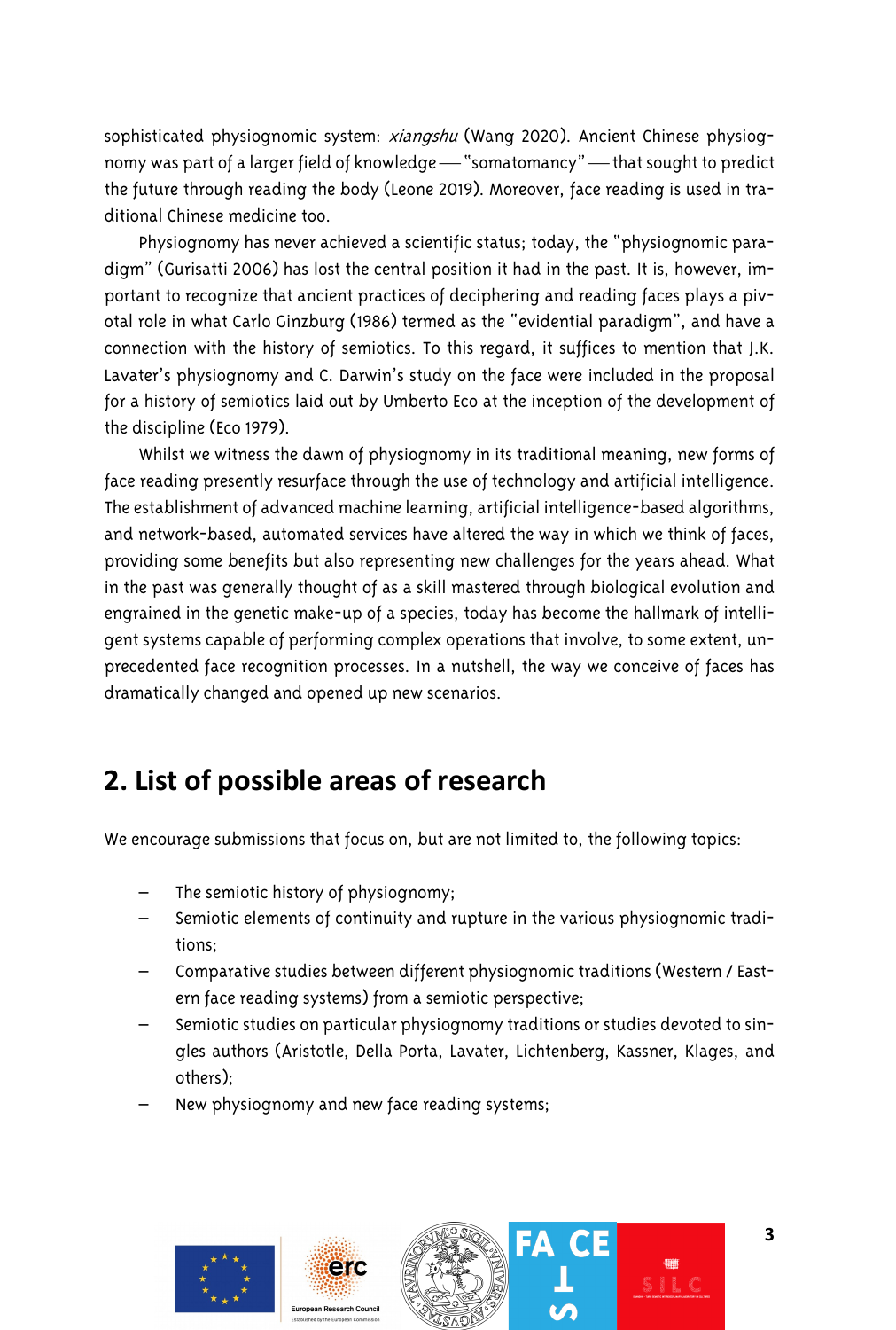- The study of physiognomy from a historical point of view as complemented by the analysis of facial systems in contemporary culture: automated facial recognition, artificial intelligence, systems for facial recognition.
- Semiotic studies of comparative physiognomy, with particular emphasis on the Asian and above all the Chinese tradition.

All submissions to this special issue of Chinese Semiotics Studies will undergo doubleblind peer review. Here is the expected publication schedule for this volume:

June 15, 2022: deadline for contributions (full papers).

Contributions should be sent to Dr. Remo Gramigna and Prof. Massimo Leone. July 30, 2022: deadline for referees.

November 30, 2022: deadline for submitting amended versions of the contributions. Early 2023: publication of the volume.

### References

Agamben, Giorgio. 2021. Il volto e la morte. Macerata: Quodlibet.

Antonini, Giuseppe. 1900. *I precursori di Lombroso*. Turin: Fratelli Bocca.

- Aristotle. 1809. The History of Animals of Aristotle, and his Treatise on Physiognomy (Thomas Taylor trans.) London: The Translator.
- Agrimi, Jole. 2002. Ingeniosa scientia nature: Studi sulla fisiognomica medievale. Florence: Tavarnuzze.
- Belting, Hans. 2017. Face and Mask: A Double History. Princeton, NJ and Oxford: Princeton University Press.
- Birdwhistell, Ray L. 1970. Kinesics and Context: Essays on Body-Motion Communication. London: Penguin Press.

Bottéro, Jean. 1974. Symptomes, signes, écritures en Mésopotamie ancienne. In Jean Pierre Vernant et al. (eds.), Divination et rationalité, 170-93. Paris: Seuil.

- Borrmann, Norbert. 1994. Kunst und Physiognomik: Menschendeutung und Menschendarstellung im Abendland. Cologne: DuMont.
- Courtine, Jean-Jacques, Claudine Haroche. 1994. Histoire du visage : Exprimer et taire ses émotions (du XVIe siècle au début du XIXe siècle). Paris: Rivages.

Danow, David K. 1984. Physiognomy: The Codeless "Science". Semiotica 50. 157-71.

- Darwin, Charles. 1872. The Expressions of Emotions in Man and Animals. Chicago: The University of Chicago Press.
- Eco, Umberto. 1979. Proposals for a History of Semiotics. In Tasso Borbé (ed.), Semiotics Unfolding. Proceedings of the Second Congress of the International Association of Semiotics Studies. Vienna, July 1979. Vol. 1. Pt. 1. Theory and History of Semiotics (Approaches to Semiotics 68), 75-89. Berlin: De Gruyter.
- Eco, Umberto. 1985. Sugli specchi e altri saggi: Il segno, la rappresentazione, l'illusione, l'immagine. Milan: Bompiani.
- Ekman, Paul, Wallace Friesen, Phoebe Ellsworth. 1972. Emotions in the Human Face. Guidelines for Research and an Integration of Findings. New York: Pergamon Press.

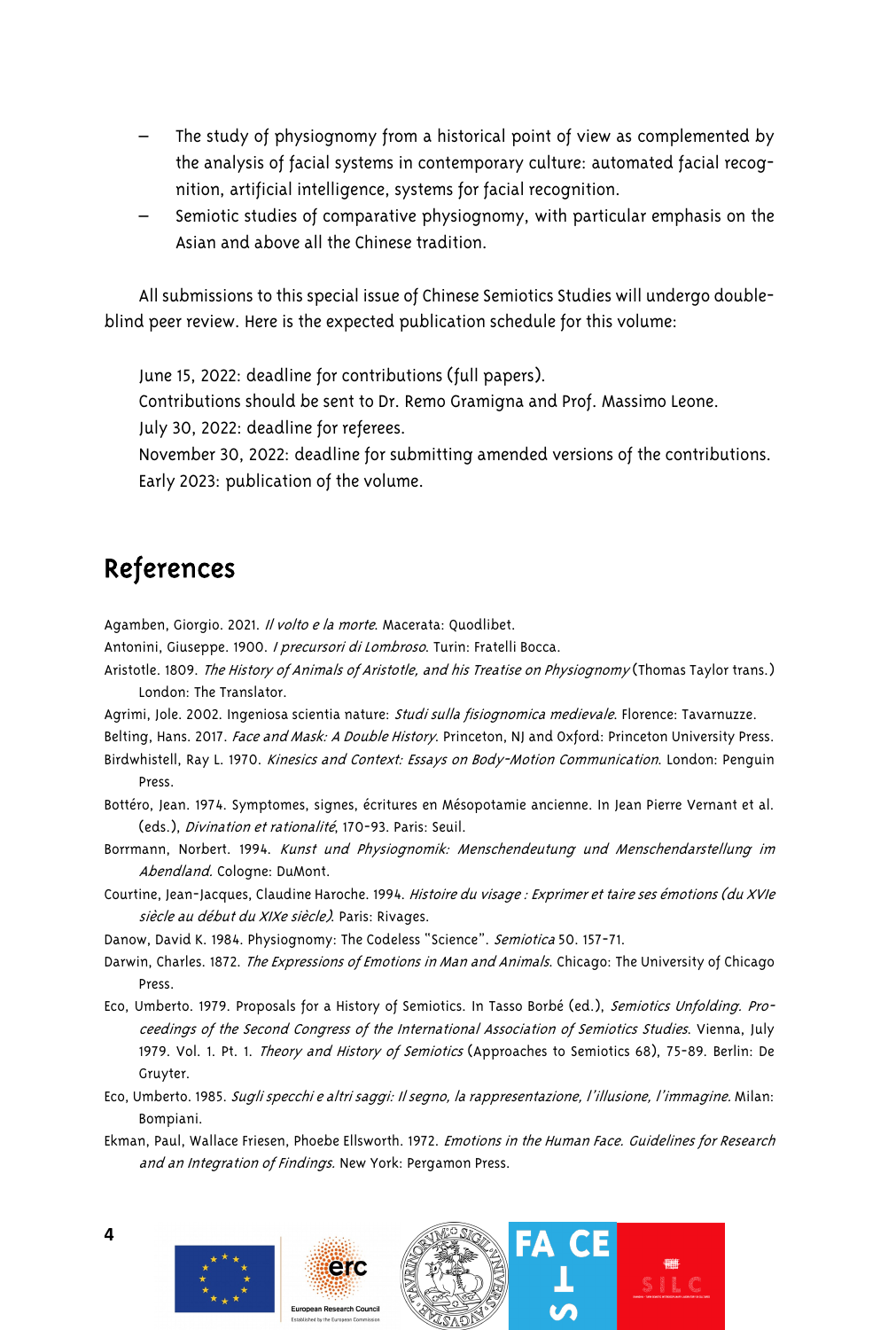- Evans, Elizabeth C. 1969. Physiognomics in the Ancient World. Transactions of the American Philosophical Society 59(5). 1-101.
- Edkins, Jenny. 2015 Face Politics. New York: Routledge.

Getrevi, Paolo. 1991. Le scritture del volto: Fisiognomica e modelli culturali dal Medioevo ad oggi. Milan: Franco Angeli.

- Goffman, Erving. 1956. The Presentation of Self in Everyday Life. Edinburgh: University of Edinburgh; Social Sciences Research Centre.
- Graham, John. 1979. Lavater's Essays on Physiognomy: A Study in the History of Ideas. Bern and Las Vegas: Peter Lang.
- Gramigna, Remo. 2021. Le forme della maschera. Aspetti semiotici della manipolazione del volto e della plasticità dell'apparenza. Lexia 37-38. 121-40.
- Gramigna, Remo, Cristina Voto. 2020. Notes on the semiotics of face recognition. Sign Systems studies (in press).
- Gray, Richard T. 2004. About Face: German Physiognomic Thought from Lavater to Auschwitz. Detroit: Wayne State University Press.
- Gurisatti, Giovanni. 2006. Dizionario fisiognomico: Il volto, le forme, l'espressione. Macerata: Quodlibet.
- Le Brun, Charles. 1702. Méthode pour apprendre à dessiner les passions : Proposée dans une conférence sur l'expression générale et particulière. Amsterdam: Van der Plaats.
- Leone, Massimo. 2019. The semiotics of the face in digital dating: A research direction. Digital Age in Semiotics and Communication 2. 18-40.
- Leone, Massimo. 2019. The singular countenance: The visage as landscape, the landscape as visage. Language and Semiotic Studies 5(4). 28-46.
- Leone, Massimo. 2020. From fingers to faces: Visual semiotics and digital forensics. International Journal for the Semiotics of Law 34. 579–599.
- Leone, Massimo. (ed.) 2021. Volti artificiali / Artificial faces. Special issue. Lexia 37-38. Rome: Aracne.
- Lichtenberg, Georg C. 1778. Über die Physiognomik wider die Physiognomen: Zu Beförderung der Menschenliebe und Menschenkenntnis. Göttingen: Johann Christian Dieterich.
- Magli, Patrizia. 1995. Ancient physiognomics. Versus 50-51. 39–57.
- Magli, Patrizia. 1995. Il volto e l'anima: Fisiognomica e passioni. Milan: Bompiani.
- Maclean, Ian. 2011. The logic of physiognomony in the Late Reinaissance. Early Science and Medicine 16(4). 275–295.
- Mourad, Youseff. 1939. La physiognomonie arabe et le Kit*ā*b al-Fir*ā*sa. Paris: Librairie Orientaliste Paul Geurhner.
- Pontremoli, Alessandro. (ed.) 2003. Il volto e gli affetti: Fisiognomica ed espressione nelle arti del Rinascimento. Florence: Leo S. Olschki.
- Ruesch, Jurgen, Weldon Kees. 1959. Nonverbal Communication: Notes on the Visual Perception of Human Relations. Berkeley and Los Angeles: University of California Press.
- Sebeok, Thomas A. 1972. Semiotica e affini. Versus 3. 1-11.
- Shookman, Ellis. (ed.) 1993. The Faces of Physiognomy: Interdisciplinary Approaches to Johann Caspar Lavater. Columbia, US: Camden House.
- Skinner, Patricia, Emily Cock (eds). 2018. Approaching Facial Difference: Past and Present. London: Bloomsbury.
- Swain, Simon. 2006. Seeing the Face, Seeing the Soul: Polemon's Physiognomy from Classical Antiquity to Medieval Islam. Oxford: Oxford University Press.

Thorek, Max. 1946. The Face in Health and Disease. Philadelphia, F.A.: Davis Company.

Tytler, Graeme. 1982. Physiognomy in the European Novel. Faces and Fortunes. Princeton: Princeton University Press.